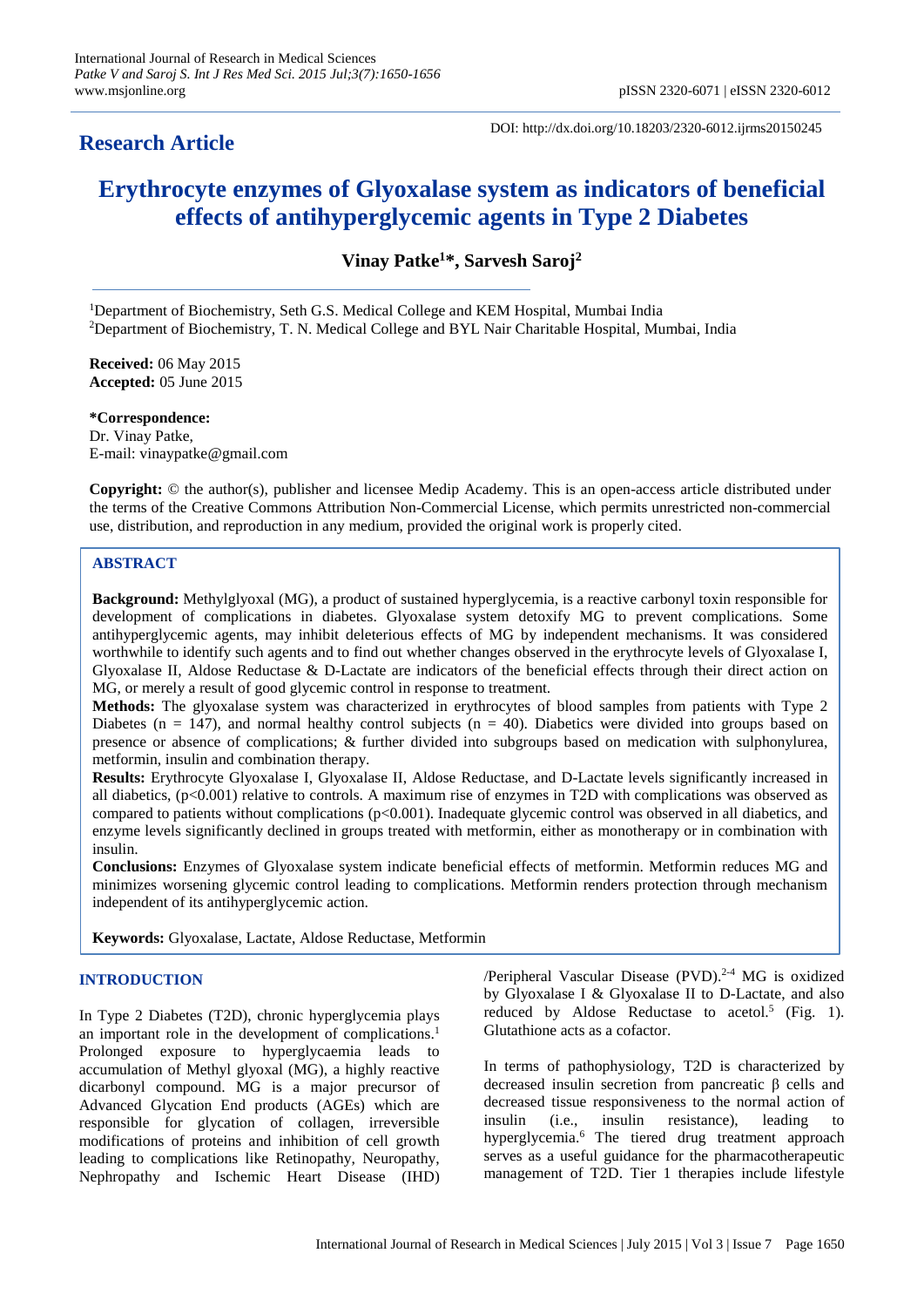interventions to decrease weight and increase physical activity, in addition to medication with metformin, sulfonylureas and insulin. Sulfonylureas stimulate insulin release from pancreatic β cells by binding to ATPsensitive potassium channels on pancreatic β cells in a glucose-independent manner. **<sup>7</sup>** Although Sulfonylureas are effective antihyperglycemic agents, interindividual variability exists in drug response. Sulfonylureas and insulin are known to improve hypertriglyceridemia, secondary to the glucose-lowering effect.



# **Figure 1: Detoxification of Methylglyoxal by glyoxalase system.**

Management of diabetes is aimed at effective glycemic control & prevention of complications, through life style modification and medications. Some antihyperglycemic agents not only lower plasma glucose levels but may also decrease MG levels through its direct action on MG, 8-10 thereby inhibiting formation of AGEs and thus alleviate diabetic complications.

The purpose of this study was to assess the effect of antihyperglycemic agents on Methylglyoxal metabolizing enzymes in T2D. Limited attention has been given to the role of these detoxification enzyme systems. Hence, by observing the modifications in the glyoxalase system, it is worthwhile to find out whether complications can be prevented by glycemic control and/or by action of antihyperglycemics that lower the total MG load through mechanisms other than their glucose lowering action. This would presumably help in development of strategies, whereby the sequence from hyperglycemia to complications can be interrupted therapeutically.

# **METHODS**

#### *Study Subjects*

The study included randomly selected 147 Type II diabetic patients from the outpatient Department of Endocrinology, BYL Nair Charitable Hospital, Mumbai Central, Mumbai. The patients were selected using a full standardized clinical review. Complications of diabetes like Retinopathy, Nephropathy, Neuropathy and Ischemic Heart Disease/Peripheral Vascular Disease were determined and graded according to standard clinical criteria. The patients were first divided into 2 major groups. Patients in Group I (n=60) under medication for 3 to 6 months, were not having any complications. The patients with complications, who were either receiving monotherapy or multitherapy, were included in Group II (n=87). Age and sex matched distribution of control and diabetic patients is depicted in Table I. Those who had no history of diabetes or no other co-morbid illness were selected as control. Group I and Group II patients were further grouped based on antihyperglycemic medication given to the patients. (Table 1). Group II patients had diabetes for the duration of 6 to 11 years. Patients with major metabolic or organ disease were excluded from the study.

| Group        | <b>Medication</b>        | <b>Total</b><br>N <sub>0</sub> | Age (Yrs.)<br>(Mean±SEM) | <b>Distribution of Sex</b><br><b>Males Females</b> |    |
|--------------|--------------------------|--------------------------------|--------------------------|----------------------------------------------------|----|
| Control      | No Treatment             | 40                             | $53.8 \pm 2.16$          | 22                                                 | 18 |
| Group $I^*$  | Sulphonylurea            | 19                             | $55.1 \pm 1.37$          | 8                                                  | 11 |
|              | Metformin                | 20                             | $52.3 \pm 1.67$          | 9                                                  | 11 |
|              | Insulin                  | 21                             | $54.8 \pm 1.92$          | 11                                                 | 10 |
| Group $II^*$ | Metformin                | 19                             | $55.1 \pm 1.37$          | 9                                                  | 10 |
|              | Insulin                  | 23                             | $53.3 \pm 1.67$          | 11                                                 | 12 |
|              | $Insulin + Metformin$    | 20                             | $55.8 \pm 1.92$          | 8                                                  | 12 |
|              | $Insulin + Subhonylurea$ | 25                             | $56.1 \pm 1.73$          | 14                                                 | 11 |

**\***Diabetics with no complications, receiving only monotherapy.

**#**Diabetics with complications, under monotherapy/combination therapy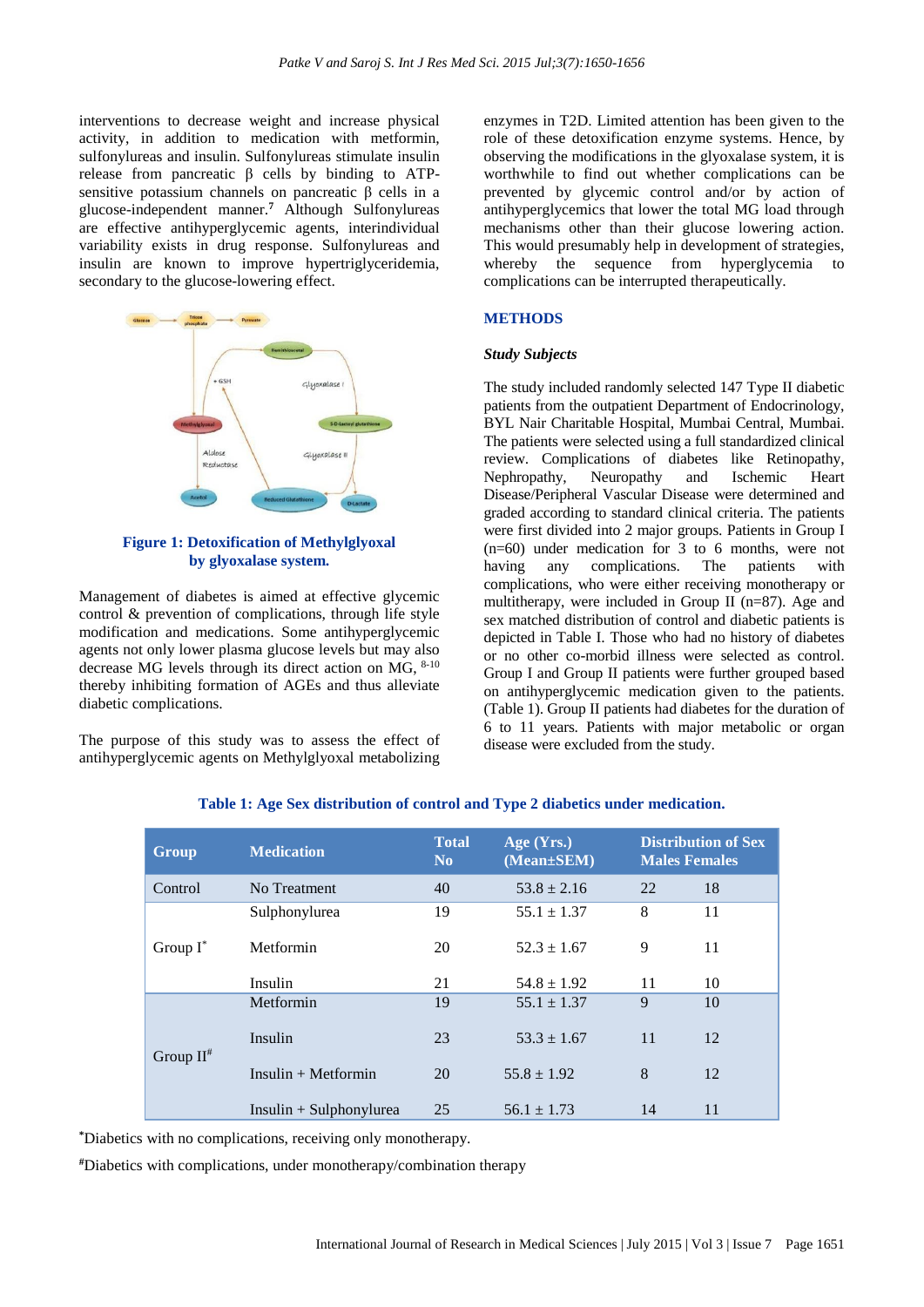#### *Analysis*

#### *Isolation of red blood cells and preparation of hemolysate*

Approximately 12 ml of blood was collected in heparinised container by venepuncture from all normal subjects and patients. Informed consent was obtained from all subjects. Part of the blood was used for estimation of Glycosylated Haemoglobin and D- Lactate. Red cell hemolysate was prepared by the method of Thornalley.<sup>11</sup>

#### *Estimation of biochemical variables*

Glucose was estimated by GOD POD method of Trinder,<sup>12</sup> Glycosylated hemoglobin (HbA<sub>1c</sub>) was measured using cation exchange resin. <sup>13</sup> Activity of Glyoxalase I, Glyoxalase  $II$ ,<sup>14</sup> and Aldose Reductase<sup>15</sup> were determined from hemolysate. D-Lactate, end product of Glyoxalase system, was determined in blood using D-lactate Dehydrogenase. 16

#### *Statistics*

Data are presented as mean values with standard error of mean. The continuous variables were compared using the Student's unpaired t-test. All the calculations were done using Microsoft Office Excel 2007. A two tailed P-value of less than  $0.05$  (P < 0.05) was considered to be statistically significant.

The study protocol was approved by the Institutional Ethics Committee of Topiwala National Medical College and B.Y.L. Nair Charitable Hospital, Mumbai.

#### **RESULTS**

Table 2 depicts biochemical parameters in three treatment groups of diabetics without complications and control group. In the T2D groups without complications and under monotherapy, the levels of Glucose, HbA<sub>1c</sub>, Glyoxalase I, Glyoxalase II, Aldose Reductase, & D-Lactate increased significantly  $(p < 0.001)$  in all the three subgroups of diabetics as compared to the control group. Glucose levels increased nearly 1.8 fold equally in metformin & insulin groups, and 1.6 fold in sulphonylurea group; whereas HbA1c levels increased by 20 % in all the three treatment groups as compared to control.

Comparison between the three treatment groups, showed no significant difference in glucose and HbA<sub>1c</sub>values. On comparing metformin treated group with insulin group and with sulphonylurea group, highly significant (P<0.001) increased levels of D-Lactate and highly significant (P<0.001) decreased levels of Glyoxalase I, Glyoxalase II & Aldose Reductase were observed in the patients treated with metformin as monotherapy.

Biochemical parameters in diabetics with complications and control are shown in Table 4. The levels of Glucose, HbA1c, Glyoxalase I, Glyoxalase II, Aldose Reductase & D-Lactate increased significantly ( $p < 0.001$ ) in all the four subgroups of diabetics as compared to the control group. Glucose levels increased more than 2 fold; whereas HbA<sub>1c</sub> levels increased by 55% as compared to control. Comparison within the four subgroups of T2D with complications revealed no significant change in glycemic control (nearly equal HbA1c values) in all the subgroups. Significantly decreased levels of Glyoxalase I, Glyoxalase II & Aldose Reductase along with significantly increased D- Lactate values were observed in metformin group  $\&$  in (insulin + metformin) group when individually compared with insulin  $&$  with (insulin + sulphonylurea) groups. In general, all biochemical parameters were increased in T2D with complications (Table 3) as compared to T2D without complications (Table 2).

| <b>Parameter</b><br>$(Mean \pm S.E.M.)$             | <b>Control</b><br>$(n=40)$ | <b>Sulphonylurea</b><br>$(n = 19)$ | <b>Metformin</b><br>$(n = 20)$ | <b>Insulin</b><br>$(n = 21)$ |
|-----------------------------------------------------|----------------------------|------------------------------------|--------------------------------|------------------------------|
| <b>Glucose</b><br>(mg % in plasma)                  | $80.85 \pm 9.9$            | $135.5 \pm 4.32$                   | $141.75 \pm 9.14^{\text{*}}$   | $145.66 \pm 3.31$            |
| $HbA_{1c}$<br>$%$ in Blood)                         | $5.61 \pm 0.32$            | $7.83 \pm 0.72$                    | $7.57 \pm 0.56^{\#}$           | $7.83 \pm 0.70$              |
| <b>Glyoxalase I</b><br>(Units/ml of packed RBC)     | $28.11 \pm 2.43$           | $40.79 + 7.88$                     | $33.85 + 6.12^*$               | $42.38 \pm 5.47$             |
| <b>Glyoxalase II</b><br>Units/ml of packed $RB(C)$  | $9.3 \pm 1.46$             | $22.72 \pm 7.15$                   | $16.35 \pm 2.23$ **            | $22.14 \pm 5.33$             |
| <b>Aldose Reductase</b><br>(Units/ml of packed RBC) | $0.45 \pm 0.15$            | $1.17 \pm 0.86$                    | $0.76 \pm 0.64^*$              | $0.94 \pm 0.40$              |
| <b>D-Lactate</b><br>$\mu$ moles/L in blood)         | $22 \pm 1.2$               | $58 \pm 2.1$                       | $74 \pm 3.2^*$                 | $67 \pm 3.4$                 |

# **Table 2: Biochemical Parameters in control group and Diabetics without complications.**

All values for Sulphonylurea, Insulin & Metformin subgroups  $p \le 0.001$  v/s Control.

 $* p < 0.001$  v/s Sulphonylurea & v/s Insulin

\*\*  $p < 0.05$  v/s Sulphonylurea & v/s Insulin

# Nonsignificant v/s Sulphonylurea & v/s Insulin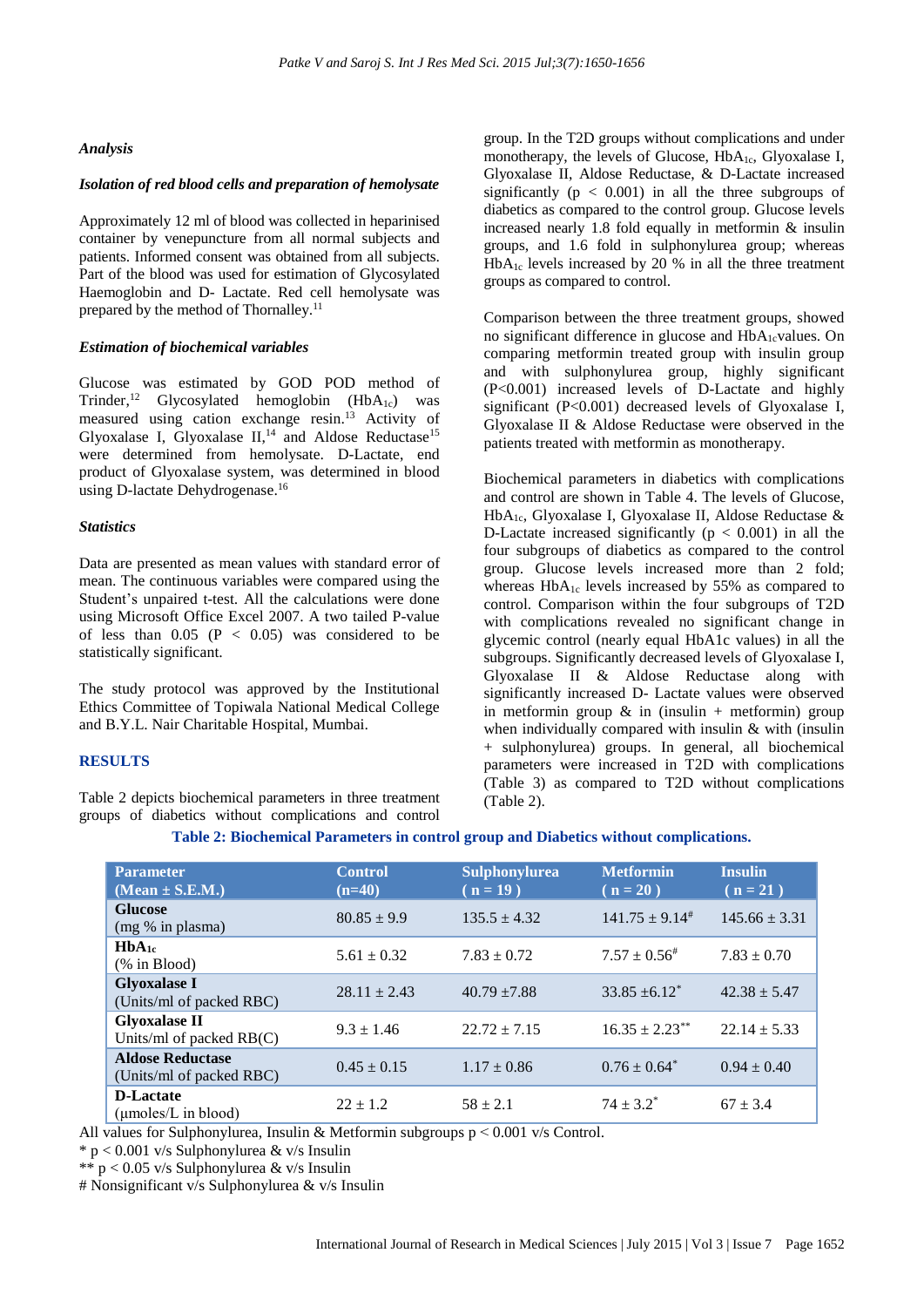| <b>Parameter</b><br>$(Mean \pm S.E.M.)$             | <b>Control</b><br>$(n=40)$ | <b>Metformin</b><br>$(n = 19)$ | <b>Insulin</b><br>$(n = 23)$ | $Insulin +$<br><b>Metformin</b><br>$(n = 20)$ | $Insulin +$<br>Sulphonylurea<br>$(n = 25)$ |
|-----------------------------------------------------|----------------------------|--------------------------------|------------------------------|-----------------------------------------------|--------------------------------------------|
| <b>Glucose</b><br>(mg % in plasma)                  | $80.85 \pm 9.9$            | $183.57 + 8.5^{\#}$            | $177 \pm 2.6$                | $175 + 3.8^{\#}$                              | $176.78 \pm 4.5$                           |
| HbA <sub>1c</sub><br>$%$ in Blood)                  | $5.61 + 0.32$              | $8.7+0.21$ #                   | $8.4+0.42$                   | $8.3 + 0.18$ #                                | $8.4 + 15$                                 |
| <b>Glyoxalase I</b><br>(Units/ml of packed RBC)     | $28.1 \pm 2.43$            | $37.15 + 3.12*$                | $53.19 + 2.32$               | $36.14 + 2.16*$                               | $52.72 \pm 3.87$                           |
| <b>Glyoxalase II</b><br>(Units/ml of packed RBC)    | $9.3 \pm 1.46$             | $19.72 + 7.15*$                | $29.35 + 2.23$               | $17.14 + 5.33*$                               | $28.17 + 2.17$                             |
| <b>Aldose Reductase</b><br>(Units/ml of packed RBC) | $0.45 + 0.15$              | $0.77 + 0.26*$                 | $1.38 \pm 0.64$              | $0.71 + 0.23*$                                | $1.35+0.22$                                |
| <b>D-Lactate</b><br>(umoles/L in blood)             | $22 + 1.2$                 | $116+4.1*$                     | $85 + 4.2$                   | $120+3.4*$                                    | $87 + 5.27$                                |

**Table 3: Biochemical Parameters in control group and Diabetics with complications.**

All values for Insulin, Metformin, (Insulin + Metformin), (Insulin + Sulphonylurea) subgroups  $p < 0.001$  v/s Control.  $*p < 0.001$  v/s (Insulin + Sulphonylurea) & v/s Insulin

# Nonsignificant v/s(insulin + sulphonylurea) & v/s insulin

### **DISCUSSION**

In diabetics, prolonged hyperglycemia leads to increased formation of Methylglyoxal, leading to formation of AGEs which play a key role in development of complications. Hence the diabetic patients were divided into groups based on presence or absence of complications.

As shown in Table 2, glycemic control in diabetics without complications was inadequate. Patients did not achieve the expected normoglycemic state, despite receiving medications for 3 to 6 months. The extent of hyperglycemia indicated by HbA1c levels was nearly equal in all the treatment groups. Thus any relative modification of glyoxalase system in a treatment group is probably not a direct result of hyperglycemia, but reflects involvement of molecular mechanisms independent of the antihyperglycemic effect of medication.

Glyoxalase I, Glyoxalase II and Aldose Reductase play an important role in detoxification of MG (Fig. 1). Results from Table 2 shows significantly increased levels of these enzymes in all treatment groups under monotherapy compared to control. A similar increase has also been reported by Antony McLellan et al. <sup>4</sup> The elevated levels of Glyoxalase I, Glyoxalase II and Aldose Reductase in erythrocytes can be possibly attributed to the induction of erythrocyte Glyoxalase system, due to the effect of hyperglycemia. The decline in Glyoxalase I, Glyoxalase II and Aldose Reductase and increase in D-Lactate was most significant  $(P \le 0.001)$  in patients treated with metformin as compared to diabetics under sulphonylurea or insulin treatment. In the present study, though MG levels were not determined, it appears that decreased activity of glyoxalase enzymes is probably due to decrease in MG levels, through action of metformin. Here the decreased MG levels are not sufficient enough to induce enzyme synthesis. This implies that patients

taking dosage of metformin (1 gm. daily) get protected against the deleterious effects of increased levels of MG. This beneficial effect of metformin appears to be independent of its antihyperglycemic  $\arcsin^{17}$  wherein MG is inactivated by the direct binding of guadino group of metformin with the alpha dicarbonyl group of MG. Metformin also leads to increased production of glutathione which is required for MG detoxification via glyoxalase pathway<sup>18</sup> . Aldose Reductase catalyses the reduction of glucose to sorbitol, under hyperglycemia.<sup>19,20</sup> However MG appears to be the preferred substrate for Aldose Reductase where it converts MG to form acetol. Hence it is possible that protection from MG toxicity is the normal function of Aldose Reductase. <sup>21</sup> Increased levels of D-Lactate, the end product of glyoxalase pathway, indicated increased flux in glyoxalase pathway in diabetics showing periodic hyperglycaemic episodes. Sulfonylureas and insulin are known to improve hypertriglyceridemia, secondary to the glucose-lowering effect.<sup>22</sup> However the present study revealed that Sulfonylurea and insulin had no role in detoxifying MG. In treatment groups of T2D patients without complications (Table 2), there was no significant correlation between the enzyme levels and degree of glycemic control (Coefficient of correlation  $r < 0.4$ , p> 0.5). Probably in these patients glucose control was not the decisive factor at the level of expression of any of these enzymes. Here, nonenzymic glycation may increase Glyoxalase activities due to prolonged chronic exposure to low or moderate glucose levels, leading to increased MG concentration. The persistent level of hyperglycemia (mild to moderate) leads to the phenomenon of "Hyperglycemia Memory", <sup>23</sup> inducing changes that remain unaltered during subsequent periods of normal glucose homeostasis. Since MG is mainly implicated in complications of DM, prevention of its formation or promotion of its detoxification might provide a means to limit the diabetic complications.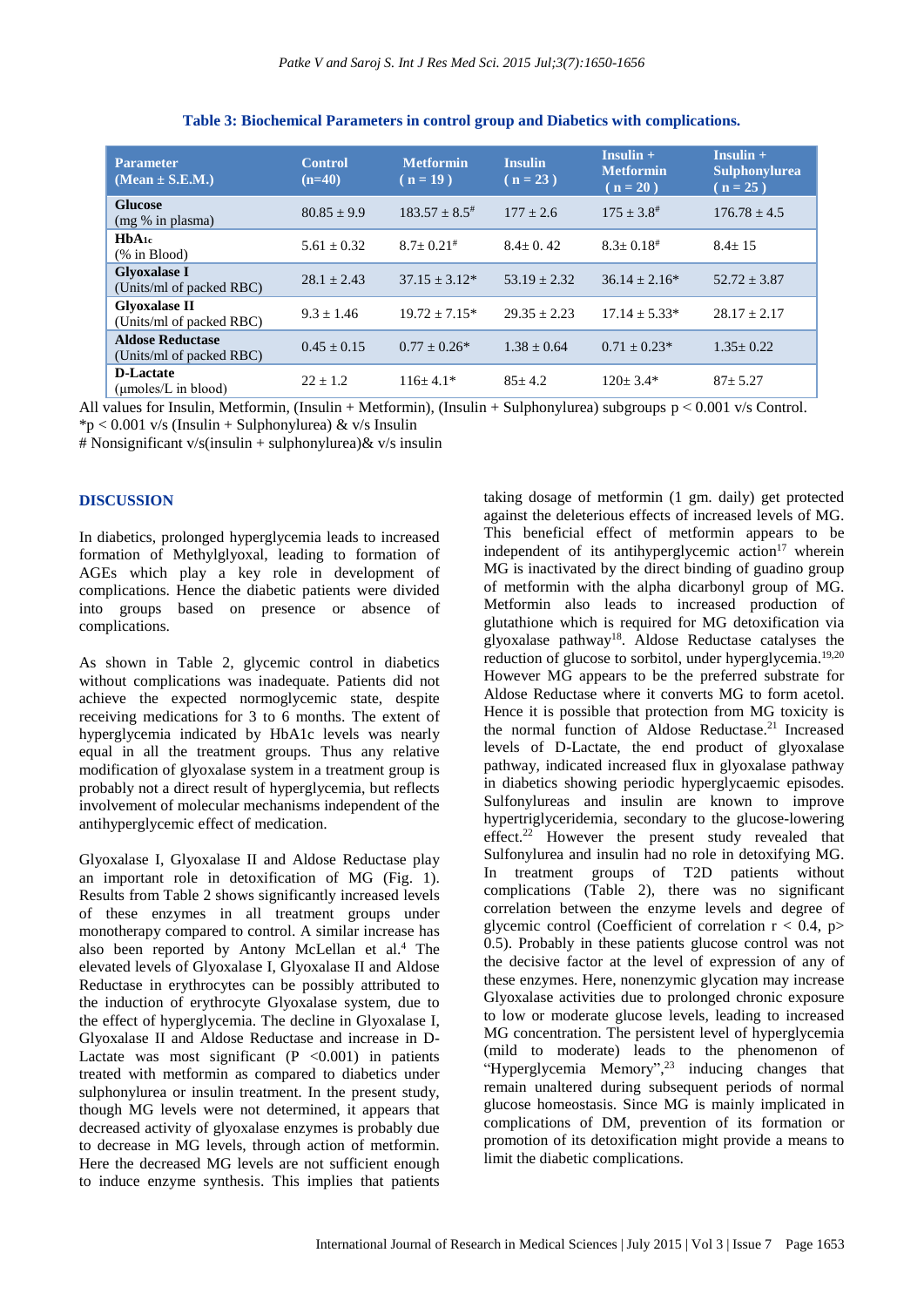T2D patients with complications (Table 3) showed poor glycemic control for all treatment groups (monotherapy and combination therapy). The poor glycemic control could be attributed to history of long standing diabetes (6 to 11 years) and consequent manifestations of complications. The increased HbA1c levels (Mean 8.5 %) were nearly equal in all the groups, indicating unbiased effectiveness of antihyperglycemic agents observed in the four drug regimen groups. The beneficial effect of metformin is also observed in patients.

Table 3 treated with either metformin as monotherapy or in combination with insulin; as evinced by marked decline in Glyoxalase I, Glyoxalase II, & Aldose Reductase along with significant increase in D-Lactate. These patients had complications of diabetes like Retinopathy, Nephropathy, Neuropathy and Ischemic Heart Disease/Peripheral Vascular Disease. Maximum induction of Glyoxalase I, Glyoxalase II and Aldose Reductase in patients without complications (Table 2) and with complications (Table 3) was observed for treatment groups not under metformin medication. Here enzyme induction is caused by relative increase in MG levels, due to lack of protection rendered by metformin. Here, molecular mechanisms underlying development of complications is directly reflected by the increased enzyme levels.

In diabetics with complications (Table 3), the enzyme levels were greater as compared to diabetics without complications (Table 2); more so in groups not treated with metformin.

In the present study, though MG levels were not determined, it appears that decreased activity of glyoxalase enzymes is probably due to decrease in MG levels through action of metformin. With the exception of metformin group, in all other diabetics with complications a significant correlation ( $r > 0.9$ ,  $p < 0.01$ ) was observed between the enzyme levels and degree of glycemic control. Thus, in the absence of metformin, there is increased MG production or decreased detoxification leading to greater induction of enzymes associated with increasing degrees of hyperglycemia. In presence of metformin, the enzyme induction is decreased because MG levels are decreased; and there was no positive relationship between enzyme levels and HbA1c levels ( $r = 0.2$ ,  $p > 0.5$ ).

Action of glyoxalase enzymes on MG finally culminates in the formation of D-Lactate, which serves as an important index of the activity of Glyoxalase enzymes and has been indicated in diabetic complications.19-23 It has been reported that in human red cell cultures,<sup>24</sup> Dlactate levels were increased during hyperglycemia. Thus in diabetics, D-Lactate levels may be elevated during episodes of hyperglycemia. Blood D-Lactate levels were increased 4 to 6 fold in patients with complications, reflecting poor glycemic control in these patients (Table 3). The management of T2D requires aggressive

treatment to achieve glycemic control and prevent complications. When lifestyle interventions fail or are not feasible, pharmacological therapy may be an important resource to prevent T2D. Several different drug classes have been studied for this purpose. Metformin lowers plasma glucose levels by suppressing hepatic gluconeogenesis and glycogenolysis, while increasing peripheral sensitivity to insulin. Metformin's negligible risk of hypoglycemia in monotherapy, its efficacy, and security profile, beneficial cardiovascular and metabolic effects makes this drug the first glucose lowering agent of choice. A large amount of evidence in literature supports its use even in cases where it would be contra-indicated mainly due to the fear of lactic acidosis; which has been over-emphasized as the available data suggest that lactate levels and risk of lactic acidosis do not differ appreciably in patients taking this drug versus other glucose-lowering agents.<sup>30</sup>

Metformin has been proposed to cause a mild and transient inhibition of mitochondrial complex I which decreases ATP levels and activates AMPK-dependent catabolic pathways, <sup>26</sup> increasing lipolysis and ß-oxidation in white adipose tissue<sup>28</sup> and reducing neoglucogenesis. The resultant reduction in triglycerides and glucose levels could decrease Methylglyoxal (MG) production through lipoxidation and glycoxidation, respectively. 25,27 Despite all its benefits, metformin is contraindicated in patients with heart failure due to the potential risk of developing lactic acidosis, a rare but potentially fatal metabolic condition resulting from severe tissue hypoperfusion.<sup>29</sup>

In conclusion, all parameters were increased in diabetics, maximum rise being observed in patients with complications. Degree of inadequate glycemic control was nearly equal within T2D subgroups without complications and within T2D subgroups with complications. Decreased levels of enzymes & increased values of D-Lactate in all diabetics treated with either metformin as monotherapy or metformin in combination with insulin, indicates tendency of metformin to render protection against development of complications. Positive significant correlation, between the enzyme levels and degree of glycemic control, for non-metformin groups and lack of positive correlation for the same parameters in metformin groups is suggestive of protective role of metformin through mechanism independent of its antihyperglycemic action. Prevention or delay in development of complications in diabetes can be achieved by sulphonylurea and insulin only through glycemic control, and by metformin through glycemic control and by antihyperglycemics lowering MG levels. Thus Glyoxalase I, Glyoxalase II, Aldose Reductase & D- Lactate can serve as indicators of the beneficial effects of metformin through its direct action on MG.

# **ACKNOWLEDGEMENTS**

The authors gratefully acknowledge the help received from the Department of Endocrinology, T. N. Medical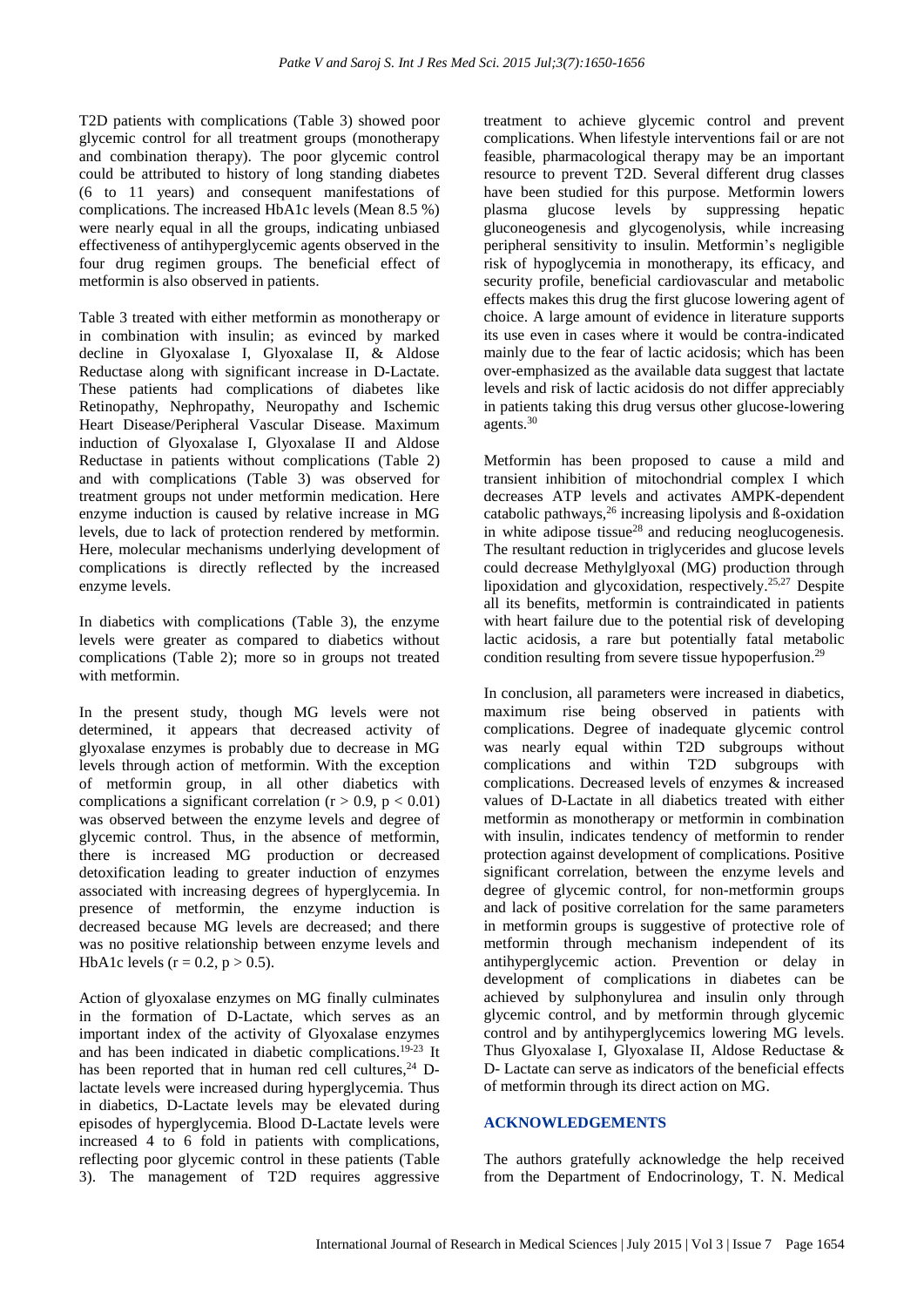College and BYL Nair Charitable Hospital, Mumbai for collection of clinical material and data, and help from the Department of Community Medicine as regards sample size calculation and statistical analysis.

#### *Funding: No funding sources*

*Conflict of interest: None declared*

*Ethical approval: The study was approved by the institutional ethics committee of T. N. Medical College and BYL Nair Charitable Hospital, Mumbai and with the Helsinki declaration of 1975 that was revised in 2000*

# **REFERENCES**

- 1. The Diabetes Control and Complications Trial Research Group: The effect of intensive treatment of diabetes on the development & progression of long term complications in insulin-dependent diabetes mellitus. N Eng J Med. 1993;329:977-86.
- 2. Vander Jagt DL Robinson B, Taylor KK, Hunsaker LA. Reduction of trioses by NADPH – dependent aldo-keto reductase: aldose reductase, methylglyoxal, & diabetic complications. J Biol Chem 1992;167:4364-9.
- 3. Baskaran S, Balasubramanian KA. Effect of methylglyoxal on protein thiol & amino groups in isolated rat enterocytes and colonocytes and activity of various brush border enzymes. Indian J Biochem Biophy. 1990;27:13-17.
- 4. Antony C. McLellan, Paul J. Thornalley, Jonathan Benn and Peter H. Sonksen Glyoxalase System in Clinical Diabetes Mellitus and Correlation with Diabetic Complications. Clin Sci. 1994;87:21-29.
- 5. Thornalley P. The glyoxalase system: new developments towards functional Characterization of a metabolic pathway fundamental to biological life. Biochem J. 1990;269:1–11.
- 6. Stumvoll M, Goldstein BJ, van Haeften TW. Type 2 diabetes: Principles of pathogenesis and therapy. Lancet. 2005;365(9467):1333–46.
- 7. Aquilante CL. Sulfonylurea pharmacogenomics in Type 2 diabetes: the influence of drug target and diabetes risk polymorphisms. Expert Rev Cardiovasc Ther. 2010;8(3):359–72.
- 8. Lo TWC, Selwood T, and Thornalley PJ. The reaction of methylglyoxal with Aminoguanidine under physiological conditions and prevention of methylglyoxal binding to plasma proteins. Biochem Pharmacol. 1994,48:1865–70.
- 9. Hirsh J, Petrakova E, Feather M. The reaction of some dicarbonyl sugars with Amino guanidine. Carbohydr Res. 1992,232:125–30.
- 10. Zimmerman G, Meistrell M, Bloom O, Cockroft K, Bianchi M, Risucci D, Broome J, Farmer P, Cerami A, Vlassara H: Neurotoxicity of advanced glycosylation end products during focal stroke and neuroprotective effects of aminoguanidine. Proc Natl Acad Sci USA. 1995;92:3744–8.
- 11. Thornalley PJ. Modification of the glyoxalase system in human red blood cells by Glucose in vitro. Biochem J. 1988;254(3):751-5.
- 12. P. Trinder. Determination of Blood Glucose using an oxidoperoxidase System with noncaricinigenic chromogen. J Clin Path. 1969;22(2):158-61.
- 13. Kahn SE. The relative contributions of insulin resistance and beta-cell dysfunction to the pathophysiology of Type 2 diabetes Diabetologia. 2003;46(1):3-19.
- 14. Ratliff DM, Vander Jagt DJ, Eaton RP, Vander Jagt DL. Increased levels of Methylglyoxal-metabolizing enzymes in mononuclear and polymorphonuclear cells from insulin-dependent diabetic patients with diabetic complications: aldose reductase, Glyoxalase I, and glyoxalase II--a clinical research center study. J Clin Endocrinol Metab. 81(2):488- 92.
- 15. Vander Jagt DL, Robinson B, Taylor KK, Hunsaker LA. Reduction of trioses by NADPH-dependent aldo-keto reductase. Aldose reductase, methylglyoxal, and Diabetic Complications Biol Chem. 1992;267(7):4364-9.
- 16. McLellan AC, Phillips SA, Thornalley PJ. The assay of methylglyoxal in biological systems by derivatization with 1, 2-diamino-4, 5 dimethoxybenzene. Anal Biochem. 1992;206(1):17- 23.
- 17. Beisswenger PJ, Howell SK, Touchette AD, Lal S, Szwergold BS. Metformin reduces systemic methylglyoxal levels in type 2 diabetes. Diabetes. 1999;48(1):198-202.
- 18. Nathan DM, Buse JB, Davidson MB, et al. Medical management of hyperglycemia in Type 2 diabetes: a consensus algorithm for the initiation and adjustment of therapy: a consensus statement of the American Diabetes Association and the European Association for the Study of *Diabetes.* Diabetes Care. 2009;32(1):193–203.
- 19. Kador PF, Kinoshita JH. Role Kador of aldose reductase in the development of diabetes-associated complications. Am J Med. 1885;79(5A):8-12.
- 20. International Diabetes Federation. Nerw IDF Worldwide definition of the metabolic syndrome. Press Conference. 1st International congress on prediabetes and the metabolic syndrome. Brerlin, Germany, 2005.
- 21. Jagt DLV, Hunsaker LA. Methylglyoxal metabolism and diabetic complications: Roles of Aldose Reductase, Glyoxalase I, Betaine aldehyde dehydrogenase. Chemico-Bioilogical Interactions. 2003, 143-144.
- 22. Leibowitz G, Cerasi E: Sulfonylurea treatment of NIDDM patients with cardiovascular disease: a mixed blessing? Diabetologia. 1996;39:503-14.
- 23. Brownlee M. Biochemistry and molecular cell biology of diabetic complications. Nature. 2001;414(6865):813-20.
- 24. Chandalia M, Abate N, Garg A, Stray-Gundersen J, Grundy SM. Relationship between generalized and